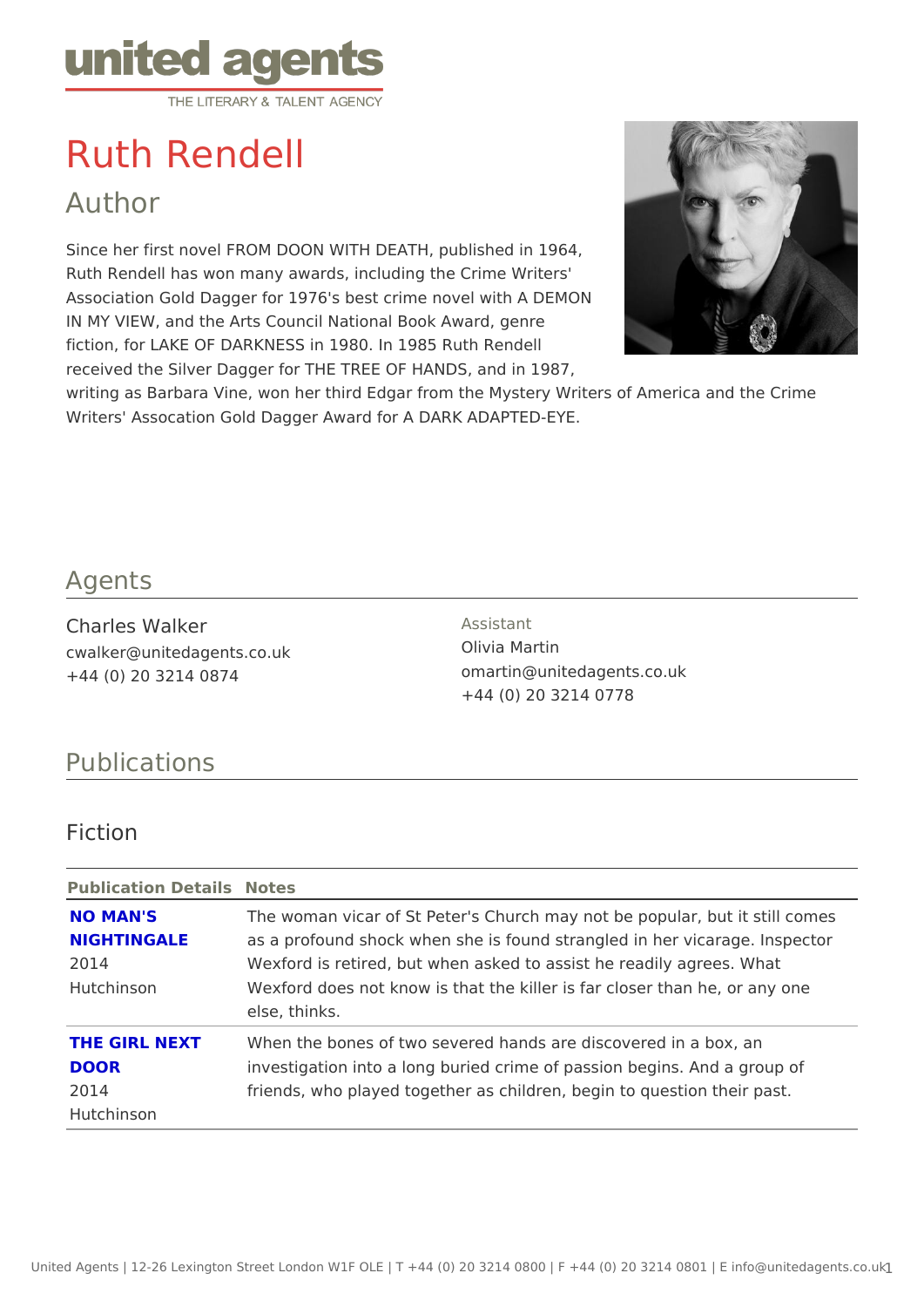|  | Publication DetaNostes |
|--|------------------------|
|--|------------------------|

| THE CHILD'S<br>Vine)<br>2013<br>Viking              | What sort of betrayal would drive a brother and sister apart?<br>CHILD (as BarbaWahen Grace and her brother Andrew inherit their grandmothe<br>Hampstead, they decide to move in together. It seems the ob<br>do: they've always got on well, the house is large enough to<br>middle, and neither of them likes partying or loud music. The<br>they've forgotten though: what if one of them wants to bring<br>house? When Andrew's partner James moves in, it alters the<br>almost fatal consequences.<br>Barbara Vine's is the pen-name of Ruth Rendell, and The Chi<br>first book she has published under that name since The Birth<br>2008. It's an intriguing examination of betrayal in families, a<br>once-unmentionable subjects, illegitimacy and homosexuality                                                                                                                                                                                                                                                                                                                                                                                                                                                                  |
|-----------------------------------------------------|-------------------------------------------------------------------------------------------------------------------------------------------------------------------------------------------------------------------------------------------------------------------------------------------------------------------------------------------------------------------------------------------------------------------------------------------------------------------------------------------------------------------------------------------------------------------------------------------------------------------------------------------------------------------------------------------------------------------------------------------------------------------------------------------------------------------------------------------------------------------------------------------------------------------------------------------------------------------------------------------------------------------------------------------------------------------------------------------------------------------------------------------------------------------------------------------------------------------------------------------|
| THE ST ZITA<br><b>SOCIETY</b><br>2012<br>Hutchinson | 'Someone had told Dex that the Queen lived in Victoria. So d<br>had a palace and he had one room in a street off Warwick Wa<br>the idea that she was his neighbour.'<br>Dex works as a gardener for Dr Jefferson at his home on Hex<br>Pimlico: an exclusive street of white-painted stucco Georgiar<br>inhabited by the rich, and serviced by the not so rich. The hi<br>motley assortment of au pairs, drivers and cleaners, decide<br>Zita Society (Zita was the patron saint of domestic servants)<br>meet at the local pub and air their grievances.<br>When Dex is invited to attend one of these meetings, the oth<br>is a strange man, seemingly ill at ease with human beings. T<br>impressions are compounded when they discover he has rece<br>released from a hospital for the criminally insane, where he<br>incarcerated for attempting to kill his own mother. Dex's mos<br>relationship seems to be with his mobile phone service provi<br>he interprets the text notifications and messages he receives<br>company as a reassuring sign that there is some kind of god<br>him. And give him instructions about ridding the world of evi<br>Accidental death and pathological madness cohabit above an<br>in Hexam Place. |
| THE VAULT<br>2011<br>HUTCHINSON                     | 'Don't forget', Wexford said, 'I've lived in a world where the<br>happens all the time'. However, the impossible has happened<br>Inspector Reg Wexford has retired. He and his wife, Dora, no<br>time between Kingsmarkham and a coachhouse in Hampstead,<br>their actress daughter, Sheila. Wexford takes great pleasure<br>but, for all the benefits of a more relaxed lifestyle, he misse<br>But a chance meeting in a London street, with someone he ha<br>briefly as a very young police constable, changes everything                                                                                                                                                                                                                                                                                                                                                                                                                                                                                                                                                                                                                                                                                                               |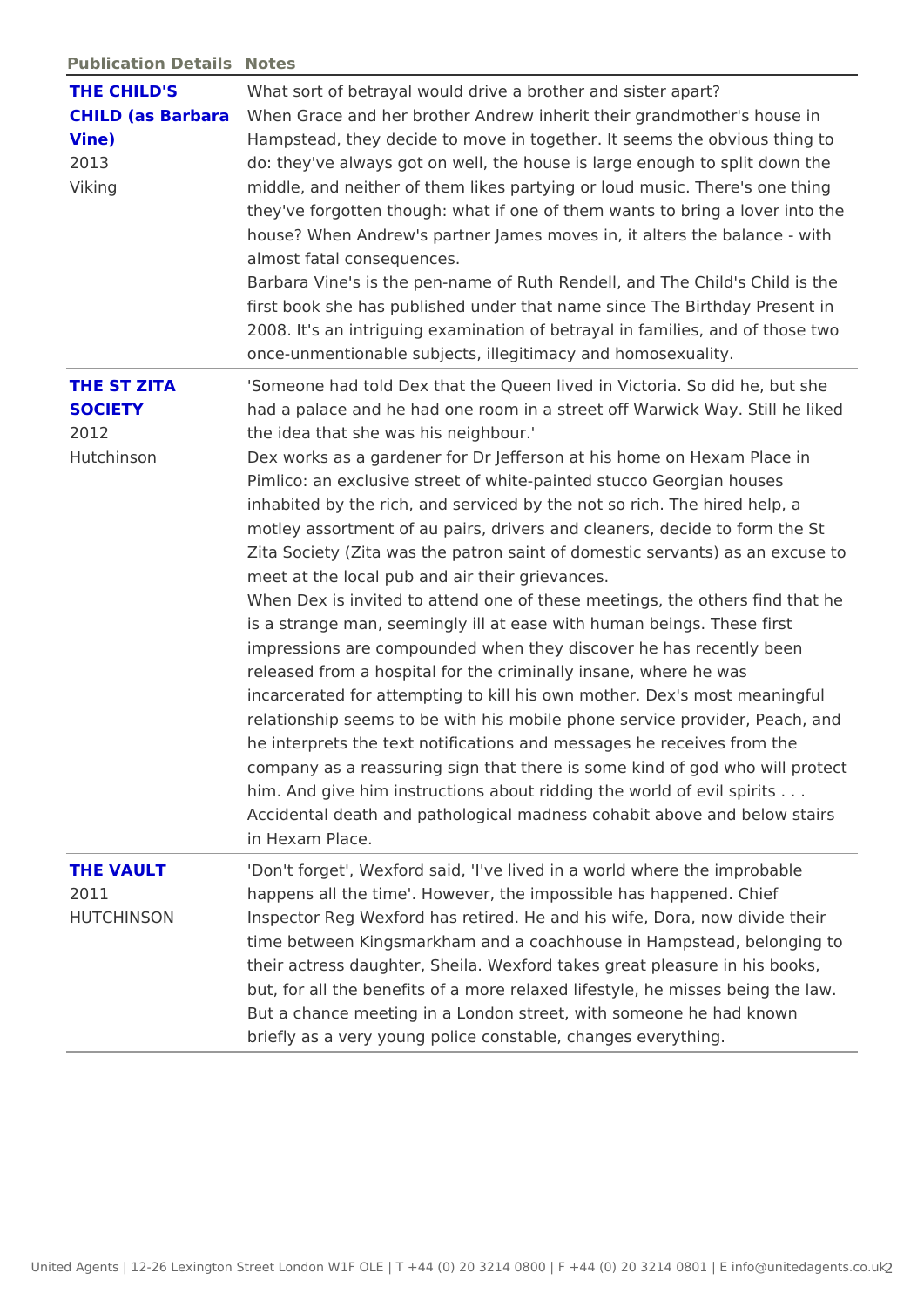#### Publication DetaNilostes

| TIGERLILY'S<br>ORCHIDS<br>2010<br>HUTCHINSON    | A housewarming party for a new flat is usually a pleasurable<br>the one thrown by the unworldly Stuart Font is to have unwar<br>consequences. Stuart invites everyone in his building to the<br>caretaker and his wife people, Stuart finds, it is hard to wa<br>turns out to be a memorable one for everyone involved<br>but<br>wrong reasons. The eponymous Tigerlliy is an attractive yo<br>women who is one of Stuart s nearest neighbours (he was the<br>her the exotic sobriquet); she does not however, conform to<br>stereotypical image of the powerless, vulnerable Asian woma<br>influence over those around her is to prove dark and all-enve<br>Stuart s parents will have reason to be concerned -- very cor<br>their hapless son.                                                                                                                                                                                                                                                                               |
|-------------------------------------------------|--------------------------------------------------------------------------------------------------------------------------------------------------------------------------------------------------------------------------------------------------------------------------------------------------------------------------------------------------------------------------------------------------------------------------------------------------------------------------------------------------------------------------------------------------------------------------------------------------------------------------------------------------------------------------------------------------------------------------------------------------------------------------------------------------------------------------------------------------------------------------------------------------------------------------------------------------------------------------------------------------------------------------------|
| THE BOX<br>2009<br>HUTCHINSON                   | THE MONSTER INvexford had almost made up his mind that he would never ag<br>on Eric Targo s short, muscular figure. And yet there he was<br>Kingsmarkham, still with that cocky, strutting walk.<br>Years earlier, when Wexford was a young police offEtseire a wo<br>Carroll had been found strangled in her bedroom. Although m<br>their suspicions that her husband was guilty, no one was con<br>Another woman was strangled shortly afterwards, and every p<br>professional instinct told Wexford that the killer was still at<br>Eric Targo. A psychopath who would kill again&                                                                                                                                                                                                                                                                                                                                                                                                                                          |
| PRESENT (as<br>Barbara Vine)<br>2008<br>PENGUIN | THE BIRTHDAY Set amidst an age of IRA bombings, the first Gulf War, and s<br>The Birthday Present is the gripping story of a fall from grac<br>who carries within him all the hypocrisy, greed and self-obse<br>troubled era.                                                                                                                                                                                                                                                                                                                                                                                                                                                                                                                                                                                                                                                                                                                                                                                                  |
| PORTOBELLO<br>2008<br>Hutchinson                | Eugene Wrenn, who lives modestly despite his wealth, has in<br>gallery from his father. But Eugene moves to a more upmarke<br>Kensington Church Street. He is 50, but looks older than his<br>plagued by an addictive personality (currently, he finds hims<br>give up an addiction to low-calorie sweets). Despite this, he<br>reasonably happy relationship with a GP, Ella, who finds her<br>up with these quirks -- at least, those she knows about. Euge<br>envelope containing money, which he picks up in the street.<br>doing the logical thing and taking it to the police, he sticks<br>lamppost near his house, asking whoever lost it to claim the<br>withholding information only known to the real owner) The fir<br>small-time criminal, Lance (recently thrown out of his house<br>violence), who is thinking of casing the house of his benefac<br>is initially unable to get the money. But the genuine owner o<br>the disturbed Joel, who lives in a self-induced darkness and<br>with a phantom companion. |
| 2007<br>HUTCHINSON                              | NOT IN THE FLES Houilt-haunted fantasy author and his wives help Wexford so<br>of two mean's bodies, mysteriously dead and hard to identify<br>elsewhere a little African girl's tragedy is enacted.                                                                                                                                                                                                                                                                                                                                                                                                                                                                                                                                                                                                                                                                                                                                                                                                                           |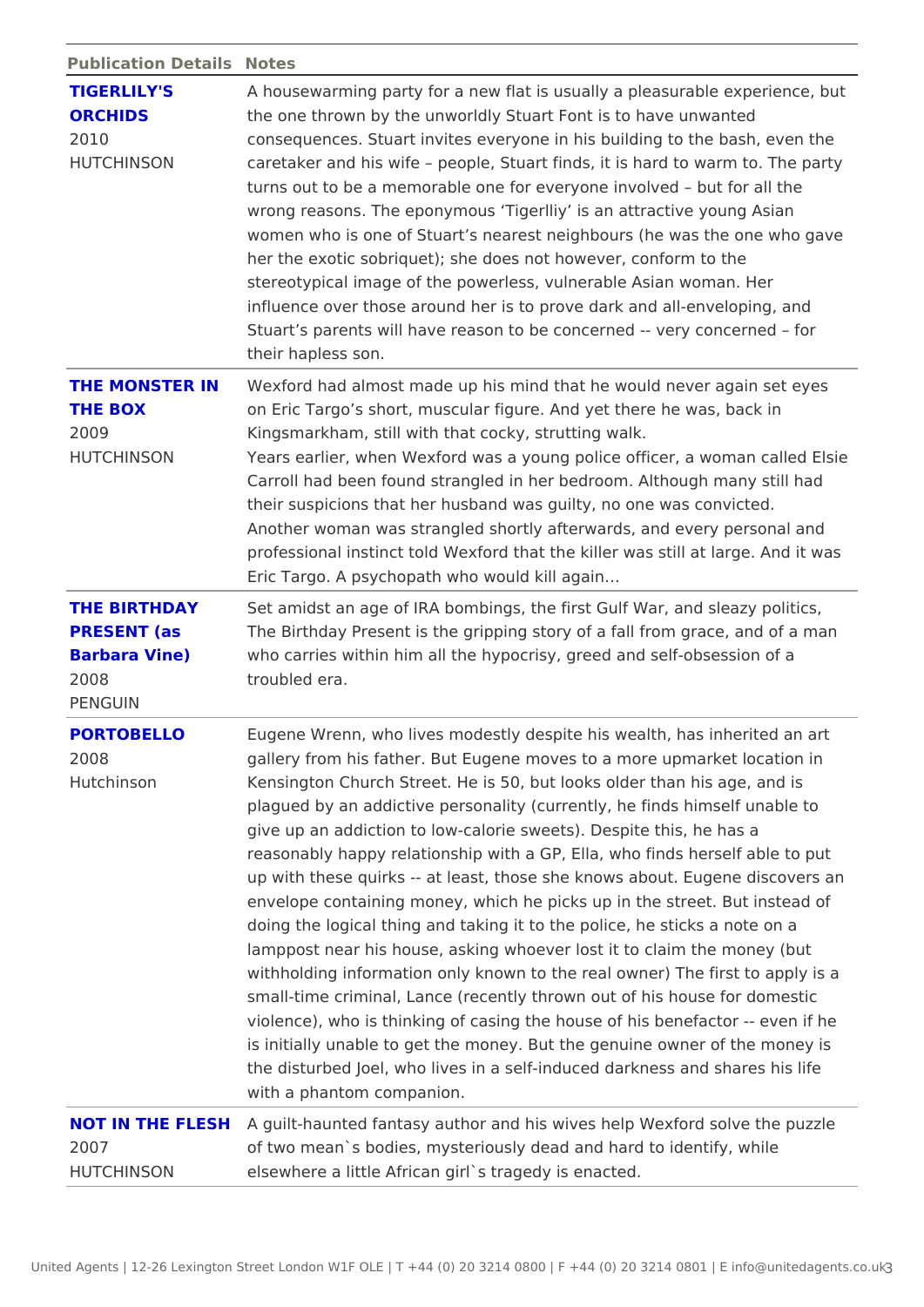| Publication DetaNostes |  |
|------------------------|--|
|------------------------|--|

| THE WATER'S<br>LOVELY<br>2006<br>HUTCHINSON | Weeks went by when Ismay never thought of it at all. Then so<br>bring it back or it would return in a dream. The dream began<br>way.<br>She and her mother would be climbing the stairs, following H<br>through the bedroom to what was on the other side, not a bat<br>dream but a chamber floored and walled in marble. In the mid<br>glassy lake. The white thing in the water floated towards her<br>submerged, and her mother said, absurdly, "Don't look!"'<br>The dead man was Ismay's stepfather, Guy. Now, nimeryears<br>sister, Heather, still lived in the same house in Clapham. Bu<br>divided into two self-contained flats. Their mother lived upst<br>sister, Pamela. And the bathroom, where Guy had drowned, h<br>demolished.<br>Ismay worked in public relations, and Heather in catering. Th<br>They always had. They never discussed the changes to the h<br>what had happened that August day<br>But even lives as private as these, where secrets hang in the<br>intertwine with other worlds and other individuals. And, with |
|---------------------------------------------|------------------------------------------------------------------------------------------------------------------------------------------------------------------------------------------------------------------------------------------------------------------------------------------------------------------------------------------------------------------------------------------------------------------------------------------------------------------------------------------------------------------------------------------------------------------------------------------------------------------------------------------------------------------------------------------------------------------------------------------------------------------------------------------------------------------------------------------------------------------------------------------------------------------------------------------------------------------------------------------------------------------------------------------------------|
|                                             | inevitability, the truth will emerge.                                                                                                                                                                                                                                                                                                                                                                                                                                                                                                                                                                                                                                                                                                                                                                                                                                                                                                                                                                                                                |
| THE THIEF<br>2006<br>HUTCHINSON             | Humiliated and scared, by a total stranger, Polly does what s<br>She steals something. But she never could have imagined tha<br>revenge would have such terrifying results.                                                                                                                                                                                                                                                                                                                                                                                                                                                                                                                                                                                                                                                                                                                                                                                                                                                                          |
| <b>END IN TEARS</b><br>2005<br>HUTCHINSON   | A lump of concrete dropped deliberately from a little stone b<br>relatively unfrequented road kills the wrong person. The driv<br>spared. But only for a while It is impossible for Chief Ins<br>not to wonder how terrible it would be to discover that one o<br>had been murdered. Sylvia has always been a cause for conc<br>alone with her two children, she is pregnant again. What will<br>child? The relationship between father and daughter has alwa<br>uneasy. But the current situation also provokes an emotional<br>between Wexford and his wife, Dora. One particular member<br>press is gunning for the Chief Inspector, distrinctly unimpres<br>he regards as old-fashioned police methods. But Wexford, wi<br>and partner, Mike Murden, along with two new recruits to the<br>team, pursue their inquiries with a diligence and humanity th<br>Rendell's detective stories enthralling, exciting and very tou                                                                                                                       |
|                                             | THE MINOTAUR Kerstin Kvist enters crumbling Lydstep Old Hall to live with t                                                                                                                                                                                                                                                                                                                                                                                                                                                                                                                                                                                                                                                                                                                                                                                                                                                                                                                                                                          |
| 2005<br>PENGUIN                             | (as Barbara Vinet) act as nurse to John: a grown man fed drugs by his family<br>lunatic episodes. But John's strangeness is grotesquely mirr<br>his four sisters who roam the dark, mazy Essex country hous<br>strict gaze of eighty-year-old Mrs Cosway.<br>Despite being treated as an outsider, Kerstin is nevertheless<br>help John. But she soon discovers that there are others in th<br>equally as determined that John remain isolated, for sinister<br>$0$ W $n$                                                                                                                                                                                                                                                                                                                                                                                                                                                                                                                                                                            |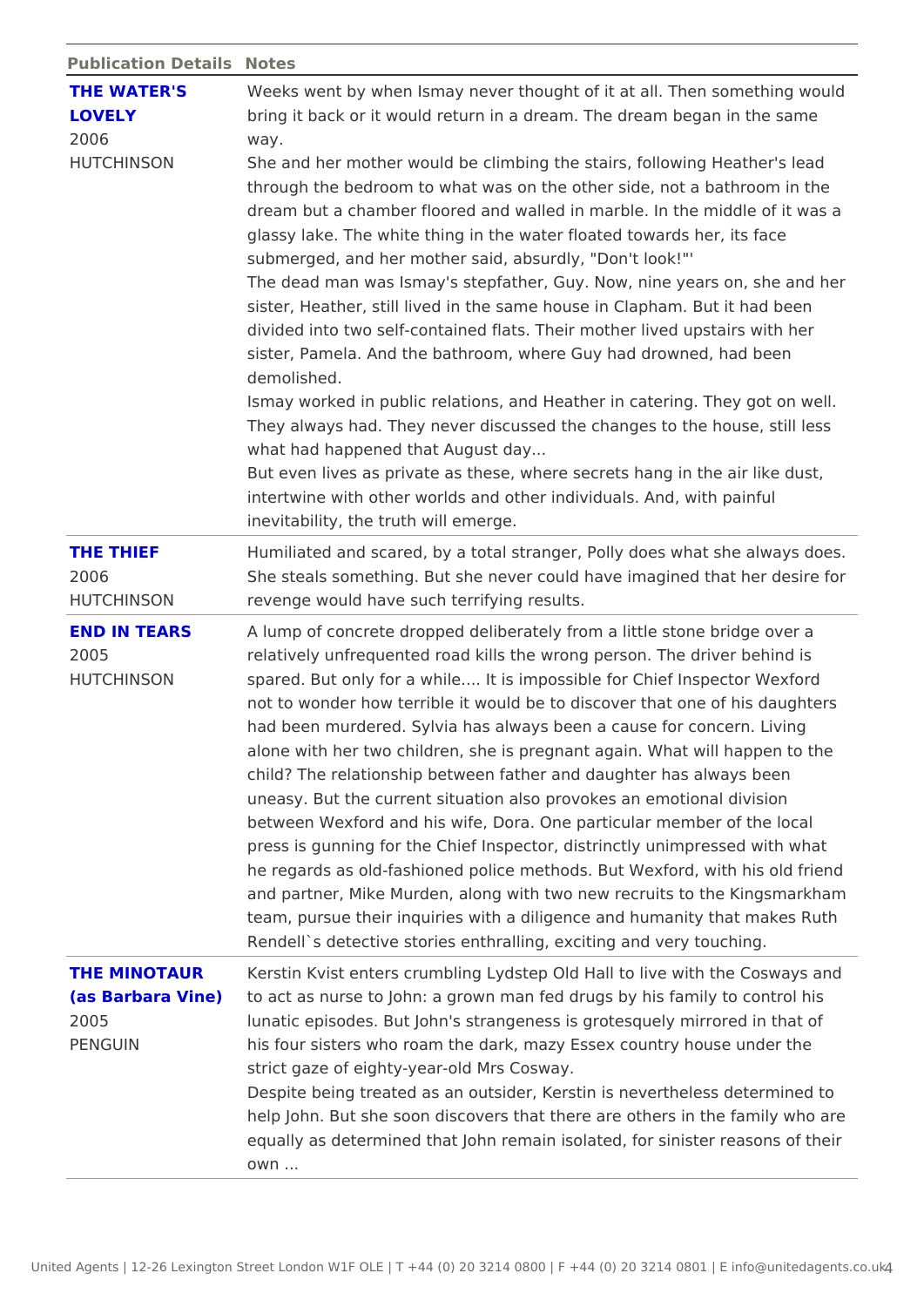Publication DetaNicstes

|             | THIRTEEN STEP⊠ix Cellini (which he pronounces with an `S` rather than a `C |
|-------------|----------------------------------------------------------------------------|
| <b>DOWN</b> | superstitious about the number thirteen and has always felt of             |
| 2004        | luck. In St Blaise House where he lives, there are thirteen st             |
| HUTCHINSON  | landing below his rooms, which he keeps spick and span in m                |
|             | to the rest of the place. His landlady, Gwendolen Chawcer, w               |
|             | and lives her life almost exclusively through her library, blin            |
|             | and decay around her. The Notting Hill neighbourhood has ch                |
|             | over the last fifty years, and 10 Rillington Place, where the              |
|             | Christie committed a series of foul murders, has been torn do              |
|             | obsessed with the life of Christie and his small library is cor            |
|             | of books on the subject. He has also developed a passion for               |
|             | model who lives nearby - a woman who would not look at him                 |
|             | landlady and lodger inhabit weird worlds of their own. But wh              |
|             | intrudes into Mix's life, a long pent-up violence explodes.                |

[THE ROTTWEIL](http://www.amazon.co.uk/Rottweiler-Ruth-Rendell/dp/0099460246/ref=sr_1_8?ie=UTF8&s=books&qid=1255515283&sr=1-8)ERhe rottweiler, whose bite is a garotte, is one of the Star Sti 2003 HUTCHINSON and women, young and old - but which one, and above all, wh

|               | THE BABES IN TAH Ewoman phoned to say she and her husband went to Paris for |
|---------------|-----------------------------------------------------------------------------|
| WOOD          | leaving their children with a - well, teen-sitter, I suppose, $g$           |
| 2002          | to find the lot gone and naturally she assumes they've all dr               |
| HUTCHINSON    | hadn't been anything like this kind of rain in living memory.               |
|               | had burst its banks, and not a single house in the valley had               |
|               | flooding. Even where Wexford lived, higher up in Kingsmarkh                 |
|               | had nearly reached the mulberry tree in his once immaculate                 |
|               | Subaqua Task Force could find no trace of Giles and Sophie                  |
|               | the woman who was keeping them company, Joanna Troy. But                    |
|               | convinced her children were dead. This was an investigation                 |
|               | call into question many of Wexford's assumptions about the v                |
|               | behaved, including his own family                                           |
| THE BLOOD     | The current Lord Nanther, experiencing the reform of the Hou                |
| DOCTOR (as    | embarks on a biography of his great-grandfather, the first Lo               |
| Barbara Vine) | favoured physician to Queen Victoria, expert on blood diseas                |

2002 PENGUIN particularly the royal disease of haemophilia. What he uncov horrify him as he realizes that Nanther died a guilty man - ca secret to the grave.

[ADAM AND EVE](http://www.amazon.co.uk/Adam-Eve-Pinch-Ruth-Rendell/dp/0099426196/ref=sr_1_1?ie=UTF8&s=books&qid=1255519640&sr=1-1) Jock Lewis died in the Paddington train crash. Or did he? His AND PINCH ME coming to terms with both his loss and the loss of all her sav 2001 HUTCHINSON vanished with. And there is Zilla, who had been married to a Jerry Leach. She also received a letter from the railway com that her husband is dead. Other women, too, who do not know have all had relationships with a dark-haired man who disapp lives. And when Jock's ghost reappears to Minty at her home work, she begins to carry a knife... but if she stabs him, will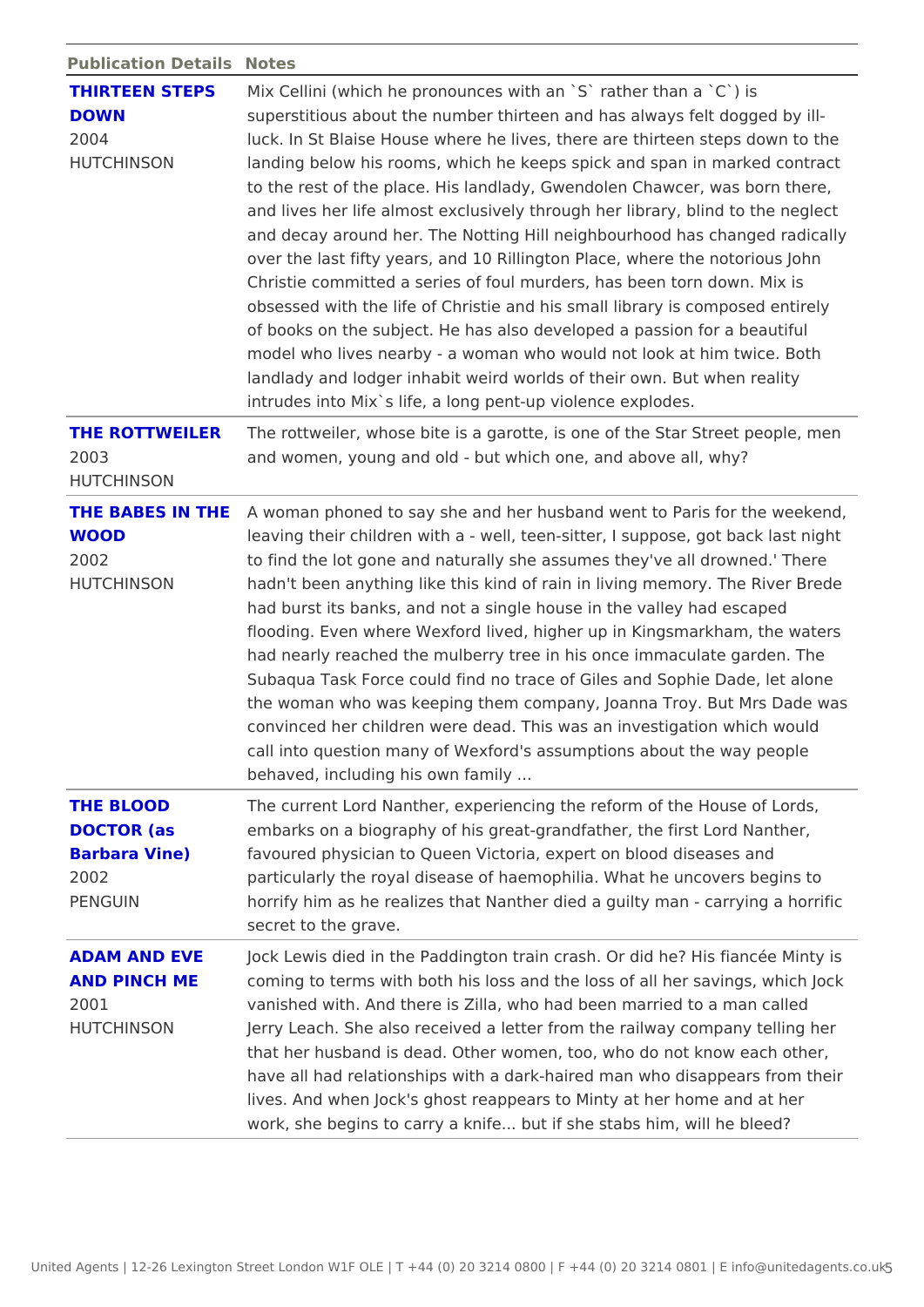| Publication DetaNostes |  |
|------------------------|--|
|------------------------|--|

| Barbara Vine)<br>2000<br>PENGUIN                                         | GRASSHOPPER Balasmed by her parents for the tragic death of a friend, Cloda<br>banished from their home in the countryside to a dingy basen<br>city. Her life is transformed when she meets the inhabitants<br>of 15 Russia Road. An exotic range of young people who exp<br>roofs, eaves and ledges, thrilling in the freedom and danger.<br>haunted still by the accident, finds that running the roofs bri<br>life, but it seems that tragedy and misfortune may not be dor                                                                                                          |
|--------------------------------------------------------------------------|-----------------------------------------------------------------------------------------------------------------------------------------------------------------------------------------------------------------------------------------------------------------------------------------------------------------------------------------------------------------------------------------------------------------------------------------------------------------------------------------------------------------------------------------------------------------------------------------|
| PIRANHA TO<br>SCURFY AND<br>2000<br>HUTCHINSON                           | The eponymous story is volume eight of the Encyclopaedia B<br>tome used by Ambrose Ribbon, a lonely, obsessive who spend<br>OTHER STORIESwriting scathing letters to authors and publishers about even<br>copy editing mistakes. Until recently he shared his house wit<br>domineering mother and since her death he has kept her roor<br>she had left it. However, Ribbon finds out he has bitten off n<br>chew after he pens a vitriolic missive to a writer of occult ho<br>second novella and further nine short stories deal with furthe<br>mysterious themes. Highly recommended. |
| <b>HARM DONE</b><br>1999<br>HUTCHINSON                                   | Back in the familiar Sussex town of Kingsmarkham, Rendell's<br>Wexford is investigating the strange abductions of two young<br>bright middle-class student, and Lizzie, a mentally disabled<br>living with her unsympathetic parents on a grim council estat<br>girls return home, apparently unharmed, Wexford is faced wit<br>mystery: what really happened to them?                                                                                                                                                                                                                  |
| 1998<br>PENGUIN                                                          | THE CHIMNEY When successful author Gerald Candless dies of a sudden he<br>SWEEPER'S BOYeldest, adoring daughter Sarah embarks on a memoir of him a<br>(as Barbara Vined) is covers that her perfect father was not all he appeared to<br>he wasn't Gerald Candless at all. But then, who was he? And<br>secret had driven him to live a lie for all those years?                                                                                                                                                                                                                        |
| EYES<br>1998<br>HUTCHINSON                                               | A SIGHT FOR SOR ER uth Rendell's dark and contemporary universe, innocent<br>to the most terrible nightmares. Teddy Brex emerges from a<br>isolated childhood as a handsome but autistic young man. Fr<br>traumatized by the murder of her mother, grows into a beauti<br>woman who must endure the over-protectiveness of an increa<br>obsessive stepmother.                                                                                                                                                                                                                           |
| <b>ROAD RAGE</b><br>1997<br>HUTCHINSON                                   | A novel featuring Chief Inspector Wexford, whose wife allies<br>protest movement when a by-pass is planned for Kingsmarkha<br>plot thickens when the lifeless body of a young woman is dis<br>people go missing, including his wife.                                                                                                                                                                                                                                                                                                                                                    |
| IN THE TIME OF<br>HIS PROSPERITY<br>(as Barbara Vine)<br>1997<br>Penguin |                                                                                                                                                                                                                                                                                                                                                                                                                                                                                                                                                                                         |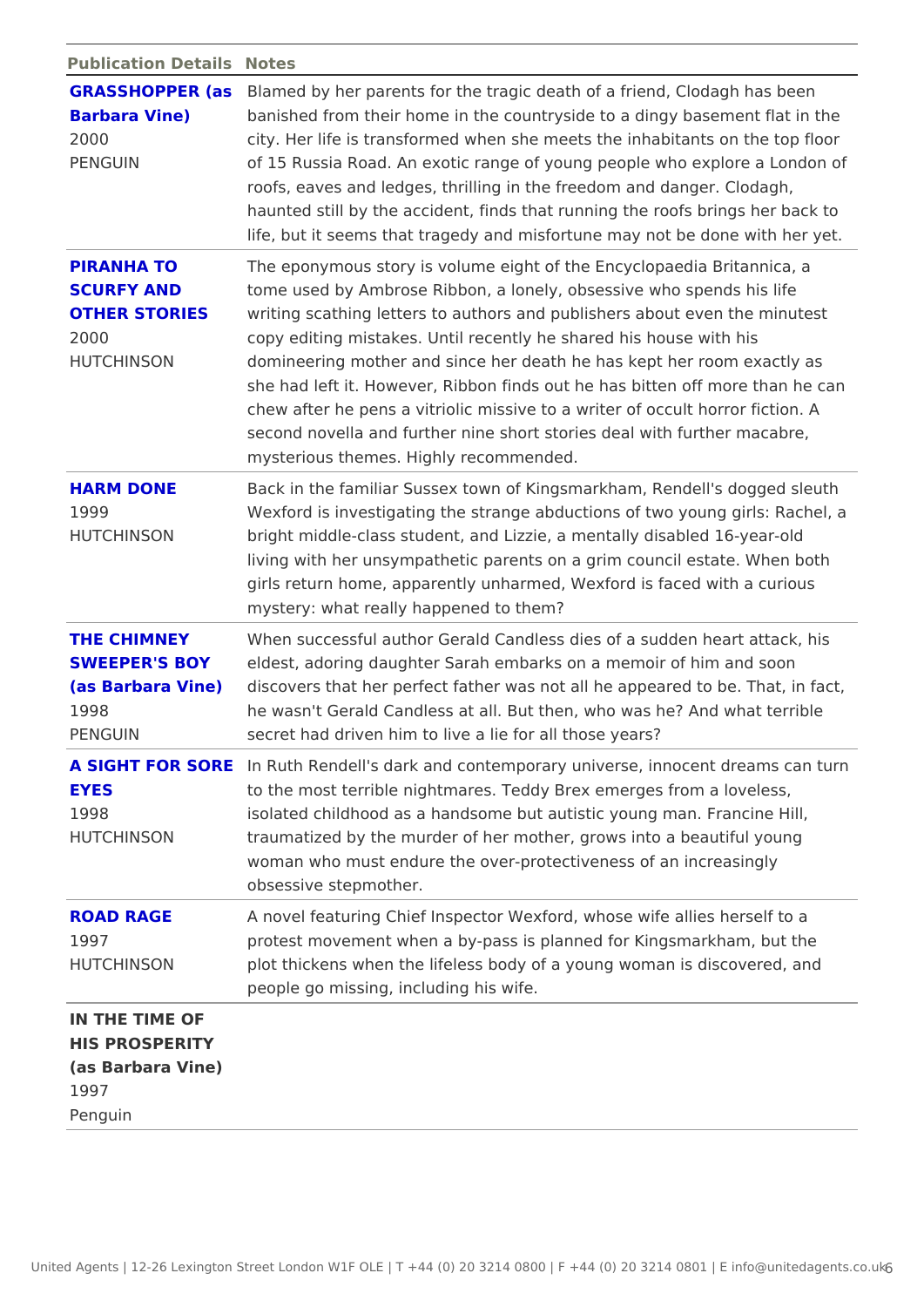Publication DetaNilostes

|                                                                    | GINGER AND THE abysnatching is one thing, but babyswapping? Inspector We<br>KINGSMARKHAMpreviously encountered the phenomenon of one ginger-haired                                                                                                                                                                                                                                                                                                                                                                                                                                                                                                                                                                                 |
|--------------------------------------------------------------------|------------------------------------------------------------------------------------------------------------------------------------------------------------------------------------------------------------------------------------------------------------------------------------------------------------------------------------------------------------------------------------------------------------------------------------------------------------------------------------------------------------------------------------------------------------------------------------------------------------------------------------------------------------------------------------------------------------------------------------|
| 1996<br>WEIDENFELD                                                 | CHALK CIRCLE swapped for another of the opposite sex, but the novelty soo<br>reveal the crime's far more sinister characteristics.                                                                                                                                                                                                                                                                                                                                                                                                                                                                                                                                                                                                 |
| <b>STREET</b><br>1996<br>HUTCHINSON                                | THE KEYS TO THMEary Jago had donated bone-marrow to save the life of some<br>know. This generous act led to her break-up with Alistair, for<br>if her beauty had been plundered. However, the man whose li<br>saved would change Mary's life in a way she could never hav                                                                                                                                                                                                                                                                                                                                                                                                                                                          |
| WEDDING (as<br>Barbara Vine)<br>1995<br>PENGUIN                    | THE BRIMSTONEJenny's marriage is loveless, and she is having an affair. Sh<br>people's home, where she is especially fond of Stella, a wom<br>cancer - whose own secrets parallel Jenny's - with the differ<br>may have been involved in murdering her lover's husband.                                                                                                                                                                                                                                                                                                                                                                                                                                                            |
| <b>BLOOD LINES</b><br>1995<br>HUTCHINSON                           | This collection of long and short stories probes the patterns<br>to pinpoint the frailties, the desires of deception, and the gu<br>human beings. It ends with "The Strawberry Tree", a novella-<br>lost innocence set on the island of Majorca.                                                                                                                                                                                                                                                                                                                                                                                                                                                                                   |
| <b>SIMISOLA</b><br>1994<br>HUTCHINSON                              | A Wexford mystery. Only 18 black people live in Kingsmarkha<br>Wexford's new doctor, whose daughter disappears. Chief Insp<br>takes more than a mere professional interest in the case, tes<br>powers of deduction, but his beliefs and prejudices about rad                                                                                                                                                                                                                                                                                                                                                                                                                                                                       |
| NO NIGHT IS TOO<br>LONG (as Barbara<br>$V$ ine)<br>1994<br>Penguin |                                                                                                                                                                                                                                                                                                                                                                                                                                                                                                                                                                                                                                                                                                                                    |
| <b>BIRD</b><br>1993<br>HUTCHINSON                                  | THE CROCODILEWhen her mother, Eve, tells Liza that she must leavth their re<br>gatehouse of a country mansion, Liza is terrified. Although s<br>of age, she has never been on a bus or a train, has never pla<br>of her own age. She has almost no knowledge of a world dese<br>mother as evil and destructive. Their strange, enclosed life t<br>because Eve has killed a man. And he is not the first. With -<br>is cast aside. However, she is not alone. There is one partic<br>has kept from her mother - her love affair with a young man<br>the big house. With him, gradually Liza learns about the worl<br>herself, and must come to terms with the possibility that the<br>violence of her mother may be present in her. |
| ASTA'S BOOK (as<br>Barbara Vine)<br>1993                           |                                                                                                                                                                                                                                                                                                                                                                                                                                                                                                                                                                                                                                                                                                                                    |

Penguin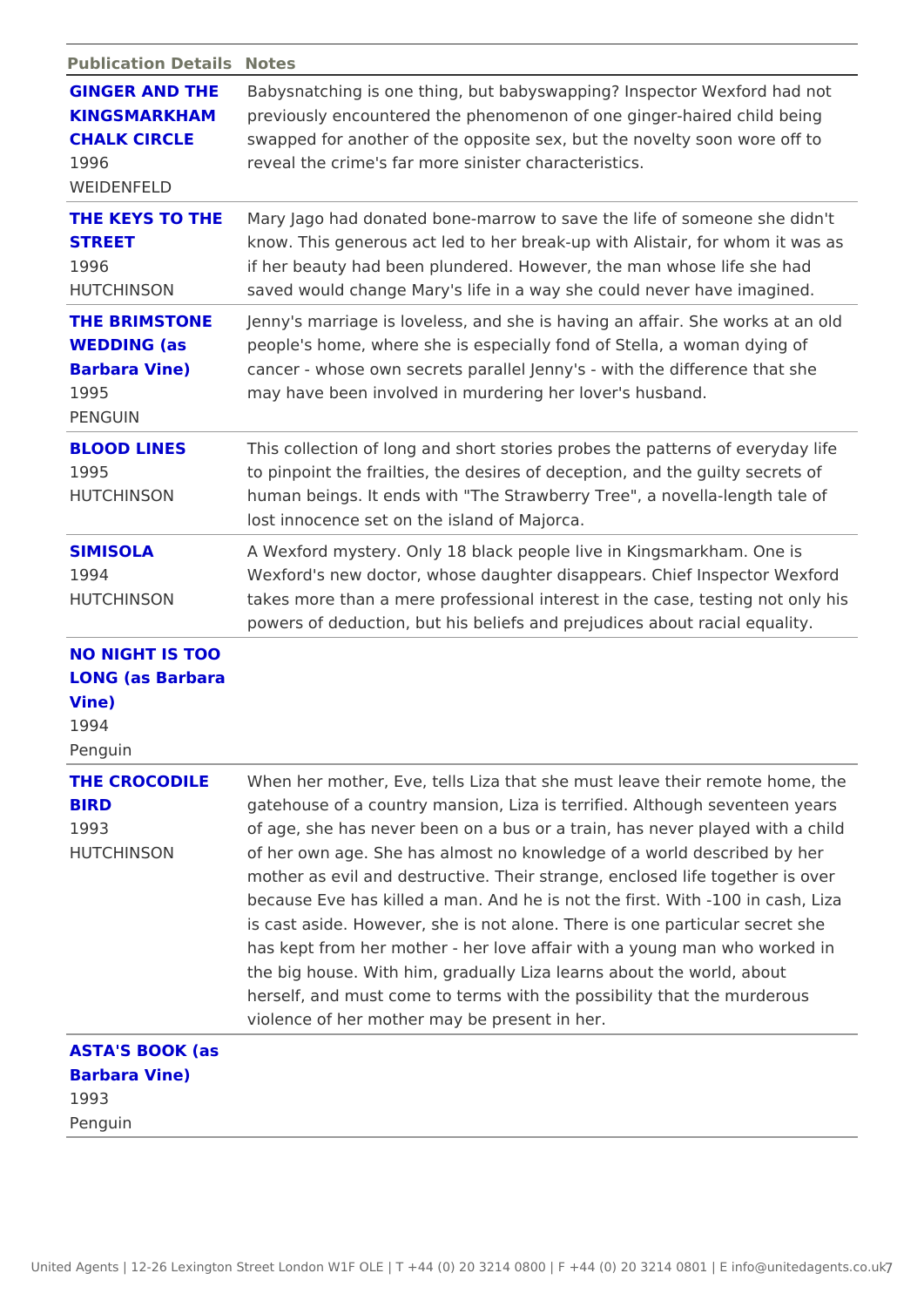| Publication DetaNdstes                                           |                                                                                                                                                                                                                                                                                                                                                                                                                                                                                                                                  |
|------------------------------------------------------------------|----------------------------------------------------------------------------------------------------------------------------------------------------------------------------------------------------------------------------------------------------------------------------------------------------------------------------------------------------------------------------------------------------------------------------------------------------------------------------------------------------------------------------------|
| KISSING THE<br>GUNNER'S<br><b>DAUGHTER</b><br>1992<br>HUTCHINSON | A bank job goes wrong and a Kingsmarkham detective sergea<br>Months later, the Flory family are slaughtered at home by an<br>assassin. The cases seem unrelated. But Chief Inspector We!<br>sure. By the author of "The Copper Peacock" and "The Brides                                                                                                                                                                                                                                                                          |
| KING SOLOMON'S<br>CARPET (as<br>Barbara Vine)<br>1991<br>Penguin |                                                                                                                                                                                                                                                                                                                                                                                                                                                                                                                                  |
| THE COPPER<br><b>PEACOCK</b><br>1991<br>HUTCHINSON               | A collection of crime stories, including one which features C<br>Reg Wexford. The title story concerns a hideous bookmark gi<br>by his attractive cleaning lady. If only she had given herself<br>copper peacock, she might have lived.                                                                                                                                                                                                                                                                                          |
| GOING WRONG<br>1990<br>HUTCHINSON                                | The dark, good-looking Guy is from a council flat. Leonora ha<br>in Holland Park, and her mother doesn't care for Guy - or the<br>his money. His obsession with Leonora increases, even after<br>grown apart, until eventually it creates in him a murderous m                                                                                                                                                                                                                                                                   |
| GALLOWGLASS (as<br>Barbara Vine)<br>1990<br>Penguin              |                                                                                                                                                                                                                                                                                                                                                                                                                                                                                                                                  |
| THE HOUSE OF<br>STAIRS (as<br>Barbara Vine)<br>1989<br>Penguin   |                                                                                                                                                                                                                                                                                                                                                                                                                                                                                                                                  |
| 1989<br>HUTCHINSON                                               | THE BRIDESMAID hilip Wardman had more than just the ordinary squeamishne<br>death was concerned. Yet he could hardly avoid the suspicio<br>disappearance of his sister's friend Rebecca Neave, especial<br>everyone was ascribing the cause to murder. Philip's feminin<br>statue of the Roman goddess Flora in his mother's garden. H<br>doesn't fade, doesn't alter, doesn't die. But then he meets S<br>beautiful, sensual, childlike actress who flagrantly disdains<br>society and passionately desires the elusive Philip. |
| 1988<br>HUTCHINSON                                               | THE VEILED ONE Reg Wexford mystery. In a desolate subterranean car park,<br>Chief Inspector Wexford has been too preoccupied to notice<br>the ordinary - just a teenage girl in a red car, driving rather<br>later does he learn of the car park victim, murdered with a le                                                                                                                                                                                                                                                      |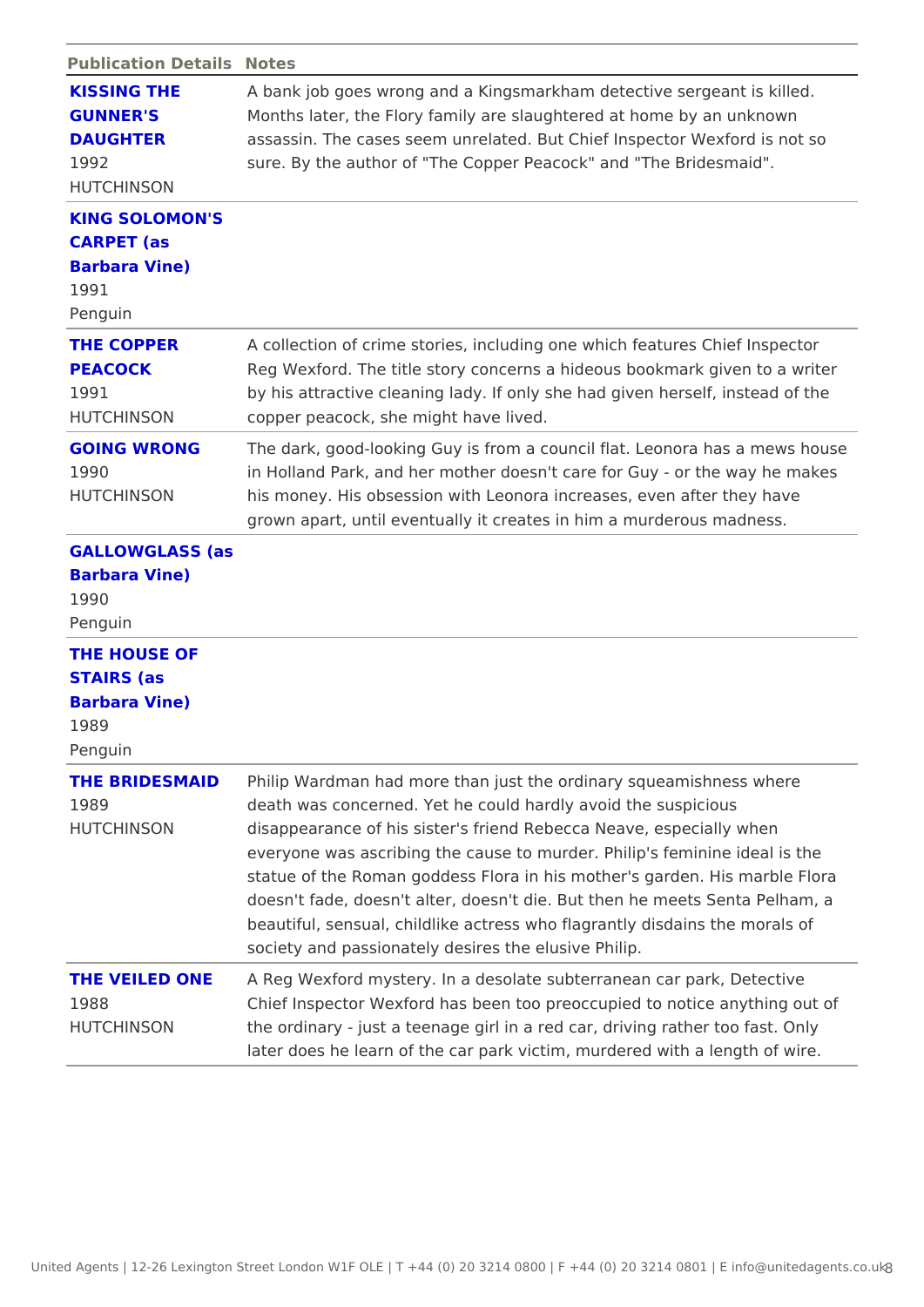| Publication DetaNdstes                                              |                                                                                                                                                                                                                                                                                                                                                                                                                                                                                        |
|---------------------------------------------------------------------|----------------------------------------------------------------------------------------------------------------------------------------------------------------------------------------------------------------------------------------------------------------------------------------------------------------------------------------------------------------------------------------------------------------------------------------------------------------------------------------|
| <b>TALKING TO</b><br><b>STRANGE MEN</b><br>1987<br>HUTCHINSON       | Safe houses and secret message drops, double crosses and d<br>sounds like the stuff of sophisticated espionage, but the age<br>schoolboys engaged in harmless play. But John Creevey does<br>To him, the messages he decodes with painstaking care are t<br>communications of dangerous and evil men, and as he comes<br>with the fact of his beloved wife Jennifer's defection, he beg<br>to get back at the man she left him for. And soon the schoolt<br>more than just a game.     |
| 1987<br>HUTCHINSON                                                  | HEARTSTONES In a college town two schoolgirls live with their widowed fath<br>gentle well-educated man, meticulous and orderly. Elvira and<br>watchful however for Luke plans to remarry and has chosen N<br>to the girls world is removed, however, when Mary falls to he                                                                                                                                                                                                             |
| A FATAL<br><b>INVERSION</b> (as<br>Barbara Vine)<br>1987<br>Penguin |                                                                                                                                                                                                                                                                                                                                                                                                                                                                                        |
| LIVE FLESH<br>1986<br>HUTCHINSON                                    | After ten years in prison for shooting - and permanently crip<br>policeman, Victor Jenner is released to a strange new world<br>a new life for himself. It's hard to fill in the days, but at lea<br>blessing - he was never convicted for all those rapes he com<br>Victor meets David, the policeman he shot, and David's beau<br>Clare. And suddenly Victor's new life is starting to look an a<br>old one.<br>Adapted and directed for film by Pedro Almodovar<br>Gold Dagger 1986 |
| EYE (as Barbara<br>Vine)<br>1986<br>Penguin                         | A DARK-ADAPTE©rime Writers' Association Gold Dagger Award                                                                                                                                                                                                                                                                                                                                                                                                                              |
| OF RAVENS<br>1985<br>HUTCHINSON                                     | AN UNKINDNESSAn Inspector Wexford mystery. He thought he was merely doi<br>neighbourly good deed when he agreed to talk to Joy William<br>missing husband, and certainly didn't expect to be investigat<br>unusual homicide.                                                                                                                                                                                                                                                           |
| THE NEW<br>GIRLFRIEND<br>1985                                       | Collection of short stories.                                                                                                                                                                                                                                                                                                                                                                                                                                                           |

HUTCHINSON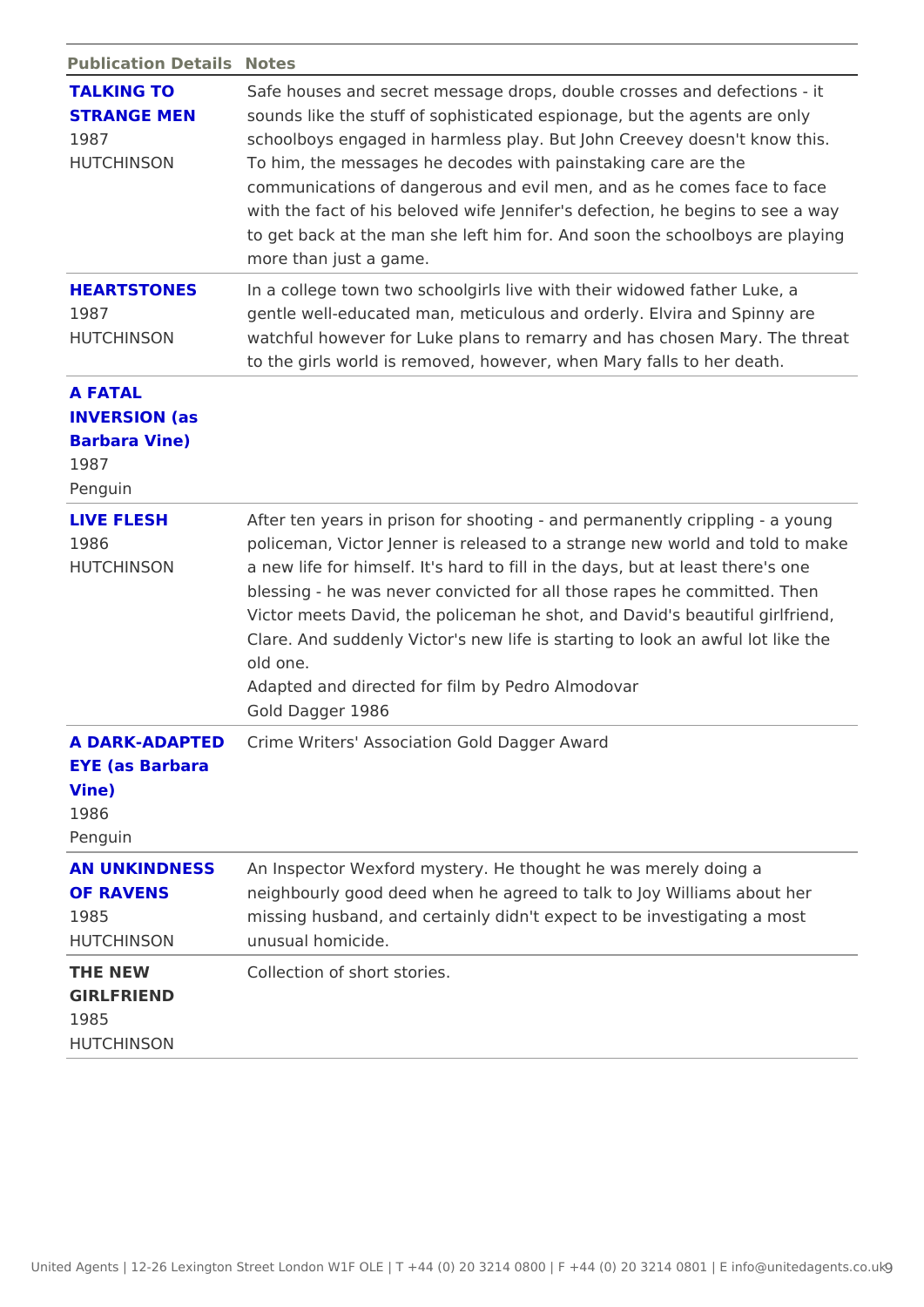Publication DetaNilostes

| 1984<br>HUTCHINSON                                   | THE KILLING DOLLLe winter before he was sixteen, Pup sold his soul to the de<br>quite sure what he was going to get in exchange. For the tim<br>asked for was to be happy, and to grow a bit taller. Even tho<br>older than Pup, Dolly was always in awe of her brother. More<br>wanted to believe that he had occult powers and could do an<br>could remove the birthmark from her face and make her norm<br>could kill their wicked stepmother, Myra. Pup laughs when Do<br>an effigy of Myra: a rag doll, about fifteen inches high, with<br>skin and rust-coloured wool hair. Dolly sticks it full of pins.<br>dazzling virtuosity Ruth Rendell explores a haunted world of<br>delusions and murderous fantasy. |
|------------------------------------------------------|---------------------------------------------------------------------------------------------------------------------------------------------------------------------------------------------------------------------------------------------------------------------------------------------------------------------------------------------------------------------------------------------------------------------------------------------------------------------------------------------------------------------------------------------------------------------------------------------------------------------------------------------------------------------------------------------------------------------|
| THE TREE OF<br>HANDS<br>1984<br>HUTCHINSON           | Once, when Benet was about fourteen, she and her mother ha<br>in a train carriage and Mopsa had tried to stab her with a ca<br>was some time since Benet had seen her mad mother. So whe<br>arrived at the airport, looking drab and colourless in a dowdy<br>Benet tried not to hate her. But the tragic death of a child be<br>deception, kidnap and murder. Domestic dramas exploding in<br>murders threads are drawn tightly together in a lethal last<br>Silver Dagger 1985                                                                                                                                                                                                                                    |
| MANDARIN<br>1983<br>HUTCHINSON                       | THE SPEAKER OF crime thriller, featuring the detective work of Chief Inspec<br>finds himself having to solve a mystery that begins on a trip                                                                                                                                                                                                                                                                                                                                                                                                                                                                                                                                                                        |
| MOOR<br>1982<br>HUTCHINSON                           | MASTER OF THEThe bleak expanse of Vangmoor was a dark, forbidding place<br>had been found there, blonde, her face disfigured, her head<br>the scalp - killed without motive or mercy. Then a second wo<br>missing on the moor, and a sense of utter dread gripped the<br>who searched for her. Someone watched them in that treache<br>Was he a killer? Or was he merely angry that a killer had usu<br>he, and only he, was the Master of the Moor.                                                                                                                                                                                                                                                                |
| THE LAKE OF<br><b>DARKNESS</b><br>1980<br>HUTCHINSON | Martin Urban wins the pools and decides to help those less f<br>also comes into money and wants to help people - but only if<br>right. The good intentions of the one become fatally entangle<br>macabre madness of the other.                                                                                                                                                                                                                                                                                                                                                                                                                                                                                      |

## Non-Fiction

| Publication DetailsNotes |                                                                                                                           |  |
|--------------------------|---------------------------------------------------------------------------------------------------------------------------|--|
| <b>SUFFOLK</b><br>1988   | This illustrated text focuses on the landscape and people<br>relating the history and style of the county and the author  |  |
| HUTCHINSON               | relationship with it. Unusual aspects, from haunted priorie                                                               |  |
|                          | devastation wreaked by a recent hurricane, are viewed from<br>perspective. Ruth Rendell is the author of such crime thril |  |
|                          | Doon with Death", "Talking to Strange Men" and "A Fatal In                                                                |  |
|                          | is her first work of non-fiction.                                                                                         |  |